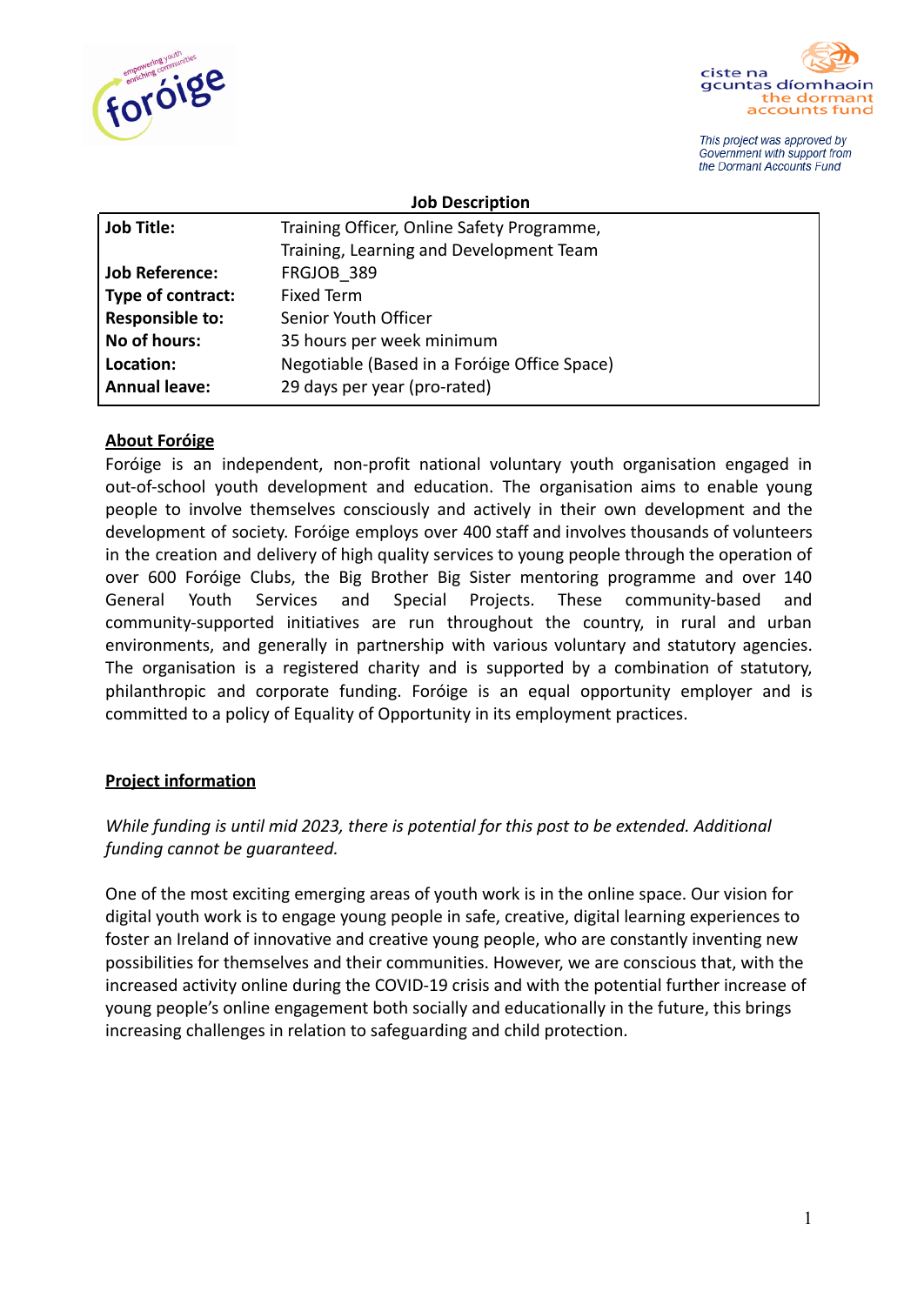With these challenges in mind the Online Safety Programme will explore and develop a curriculum and a range of training and programmatic support and resources in relation to online safeguarding and protection from harm for young people. These will be made available to all young people, staff and volunteers across the youth sector. The Programme works with relevant partners in the corporate, community and voluntary sector in the exploration and development of these training and programmatic resources and will be complementary to the range of information guidance, policies and resources already in place.

This successful candidate will be part of the Training, Learning and Development function of the organisation. Training, Learning and Development focuses on a systematic approach to training staff and volunteers, building a culture of learning and development that meets organisational needs and matches training given with implementation on the ground, followed up with an ongoing process of quality assurance.

### **Key Responsibilities**

The successful candidate will be employed by Foróige and will be given a contract of employment. It must be understood however, that if the position becomes redundant at any time during the period of the contract or if the funding for the post is discontinued or a post holder fails to perform satisfactorily, employment may be terminated.

The duties of the Training Officer shall be notified by the Director of Programmes & Research, Board of Foróige and/or its Chief Executive or nominee.

These duties will include but are not limited to:

- Design and development of a new cutting edge youth work curriculum on Safeguarding and Protection online
- **●** Identification of training needs of staff, volunteers and young people, particularly in relation to Safeguarding and Protection online
- Designing, facilitating and evaluating a suite of online and face to face training and programme resources in relation to Safeguarding and Protection online
- Conduct review of current best practice in Online Safety and Safeguarding of young people and supports to staff and volunteers in the youth work sector
- Reviewing and revising the programme, resources and training of the Online Safety Programme in line with best practice
- Establish a recruitment process for Trained Trainers to implement the programme
- **●** Development and implementation of a youth led online training initiative
- Provide support, guidance and expertise to new and emerging digital youth initiatives in relation to Safeguarding and Protection of young people online
- Promotion of the Online Safety Programme to relevant internal and external stakeholders as appropriate
- Implementing plans and proposals of the Online Safety Programme in consultation with the Senior Youth Officer
- **●** Implementing quality assurance processes to ensure the desired outcomes of the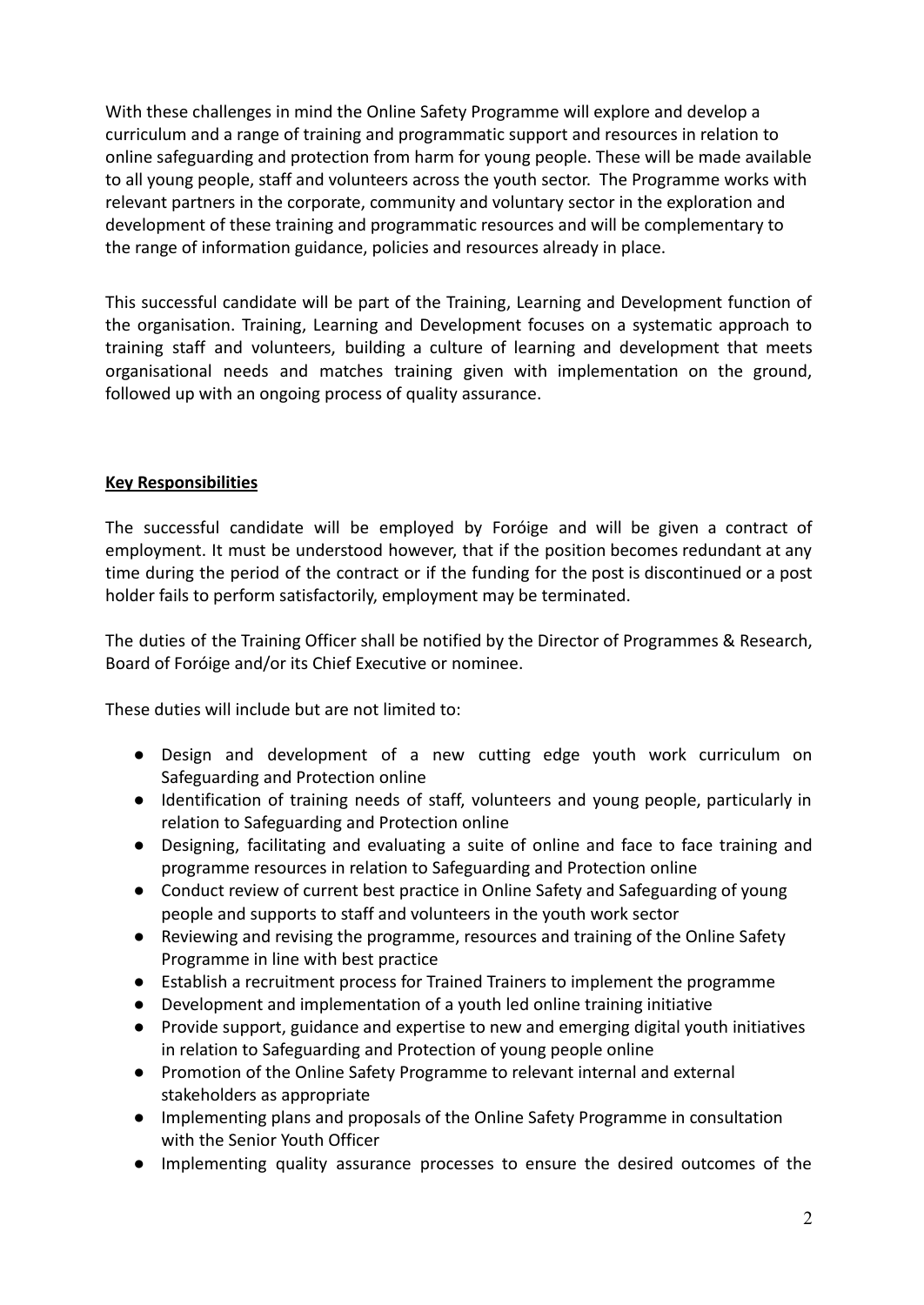programme are met

- Maintain and develop links with internal and external stakeholders in relation to the programme
- Networking and co-operating with other agencies as appropriate in order to initiate and contribute to staff, volunteer and young people's needs
- Ensure accurate data capture and record keeping in relation to the project
- **●** Liaising with and working alongside the Training, Learning and Development function, particularly in relation to facilitation of in-service training
- Representing Foróige as appropriate in order to initiate and contribute to staff, volunteer and young people's needs
- **●** Writing plans and other reports as required
- Any such other relevant duties as the Board of Foróige and/or the Chief Executive or the nominee of the Chief Executive shall deem necessary for the effective implementation of Foróige's policy and programmes and the Programmes of Training, Learning and Development

# **Professional Qualifications and Experience**

## **E=Essential; D=Desirable**

- Education to National Degree standard (E)
- A minimum of 1 years relevant work experience (E)
- Access to car and full driving licence (E)
- Experience and understanding of Child Safeguarding & Protection Policies & Procedures and their implementation in youth work (E)
- Experience and understanding of Online and Digital Youth Work(E)
- Ability to work collaboratively and strategically with a range of stakeholders (D)
- Experience and understanding of the design and provision of staff and volunteer training (E)
- Ability to facilitate the learning process (E)
- $\bullet$  Excellent team working skills (E)
- Experience and understanding of training, programme and curriculum design, particularly online (E)

# **Person Specification**

- Excellent interpersonal skills, including ability to liaise with a wide range of contacts and build and maintain effective working relationships.
- Excellent communication and team working skills
- Excellent standards of accuracy and attention to detail.
- Ability to be proactive, use own initiative and work effectively within a pressurised environment.
- Good written communications skills, including ability to draft summary information and correspondence.
- Excellent computer skills, including word processing, Excel, Internet and PowerPoint.